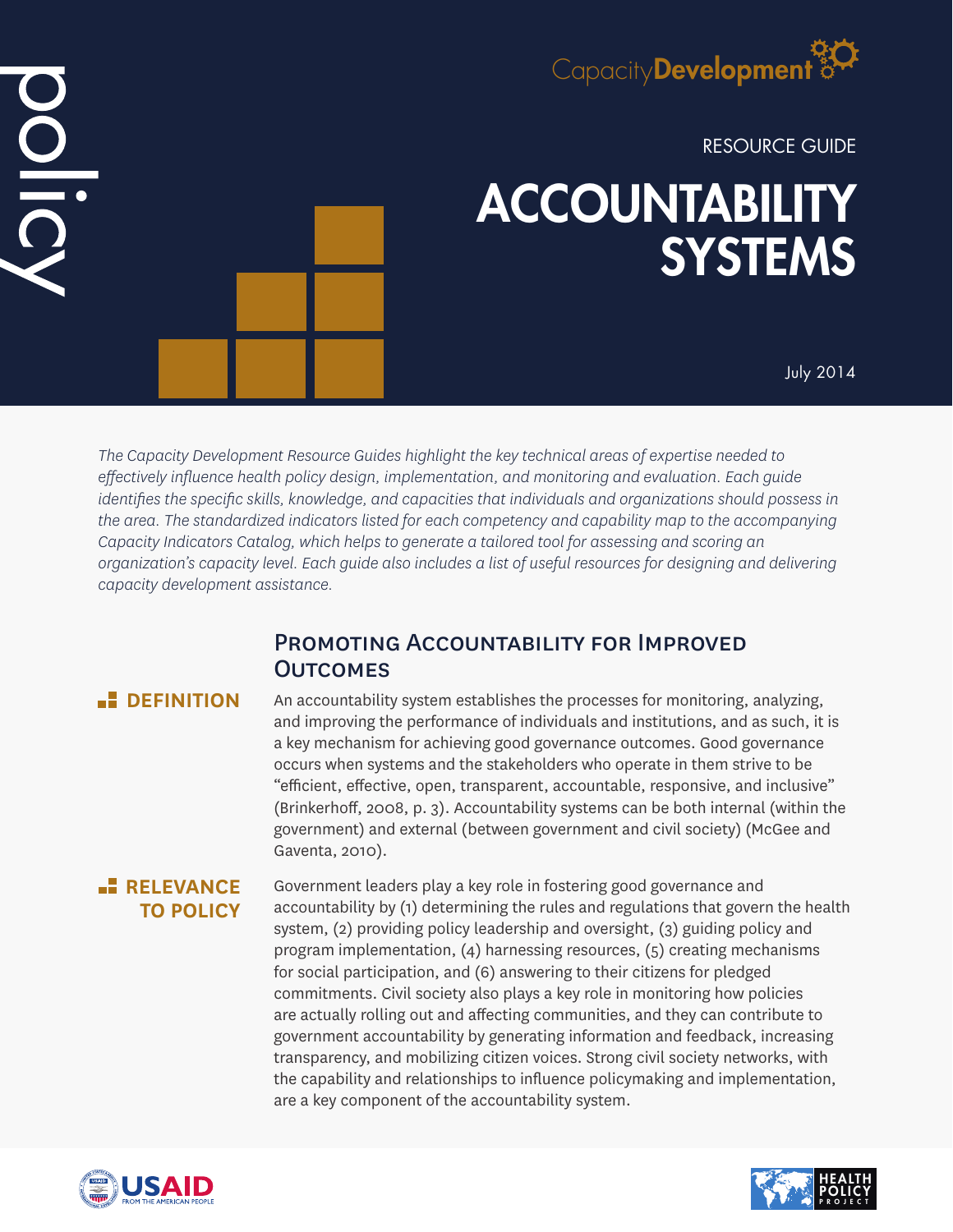# **KEY CAPABILITIES**

To foster good governance and accountability, government leaders must establish internal accountability mechanisms and also create space for social participation and systems for responding to civil society (McGee and Gaventa, 2010). Government should be committed to a culture of efficiency and transparency, routinely make government documents publicly available and accessible, and actively engage and facilitate the participation of a range of stakeholders in policy development and implementation.

To improve government accountability, civil society groups must actively engage in policy monitoring and utilize established mechanisms for participation, as well as external (watchdog) mechanisms, to hold policymakers accountable. Civil society groups should understand government structures (who is responsible for what); laws and policies that outline citizens' rights and service delivery standards (such as right to information legislation, established national standards); and existing redress mechanisms (such as compliant procedures, ombudsmen/women). They should be able to mobilize citizen action, analyze problems, and choose the most effective approach to elicit a government response. In many cases, successful accountability activities will require expertise in advocacy, coalition building, and media relations.

# **PERFORMANCE IDEAL**

#### **Government**

#### **High capacity in establishing accountability systems includes being able to**

- Collect financing, service use, and performance data
- Translate the data into information that interested stakeholders can understand and use
- Facilitate participation by and respond to concerns from external stakeholders

Government officials and institutions have a wide range of obligations to, and relationships with, civil society, citizens groups, oversight boards, ombudsman offices, or national and sub-national parliaments; and they respond in a timely and coherent fashion to stakeholder preferences, as expressed through forums, advocacy efforts, or other mechanisms.

At the highest performance level, clear checks and balances exist, such as pathways for information reporting, justification, and oversight. As a result, governments often have horizontal (internal) mechanisms, where specific government bodies are tasked with requesting information or demanding questions of other government bodies to ensure performance and compliance with applicable laws, regulations, and standards. Goetz (2001) identified four types of mechanisms—political, fiscal, administrative, and legal—by which these oversight authorities hold government institutions accountable. Each mechanism has a different set of associated actors, including parliaments, government auditors, ombudsman offices, and the judiciary. High-performing institutions tasked with ensuring accountability investigate performance problems, uncover cases of inefficiency or corruption, mete out and enforce penalties/punishment, and report those findings to the public.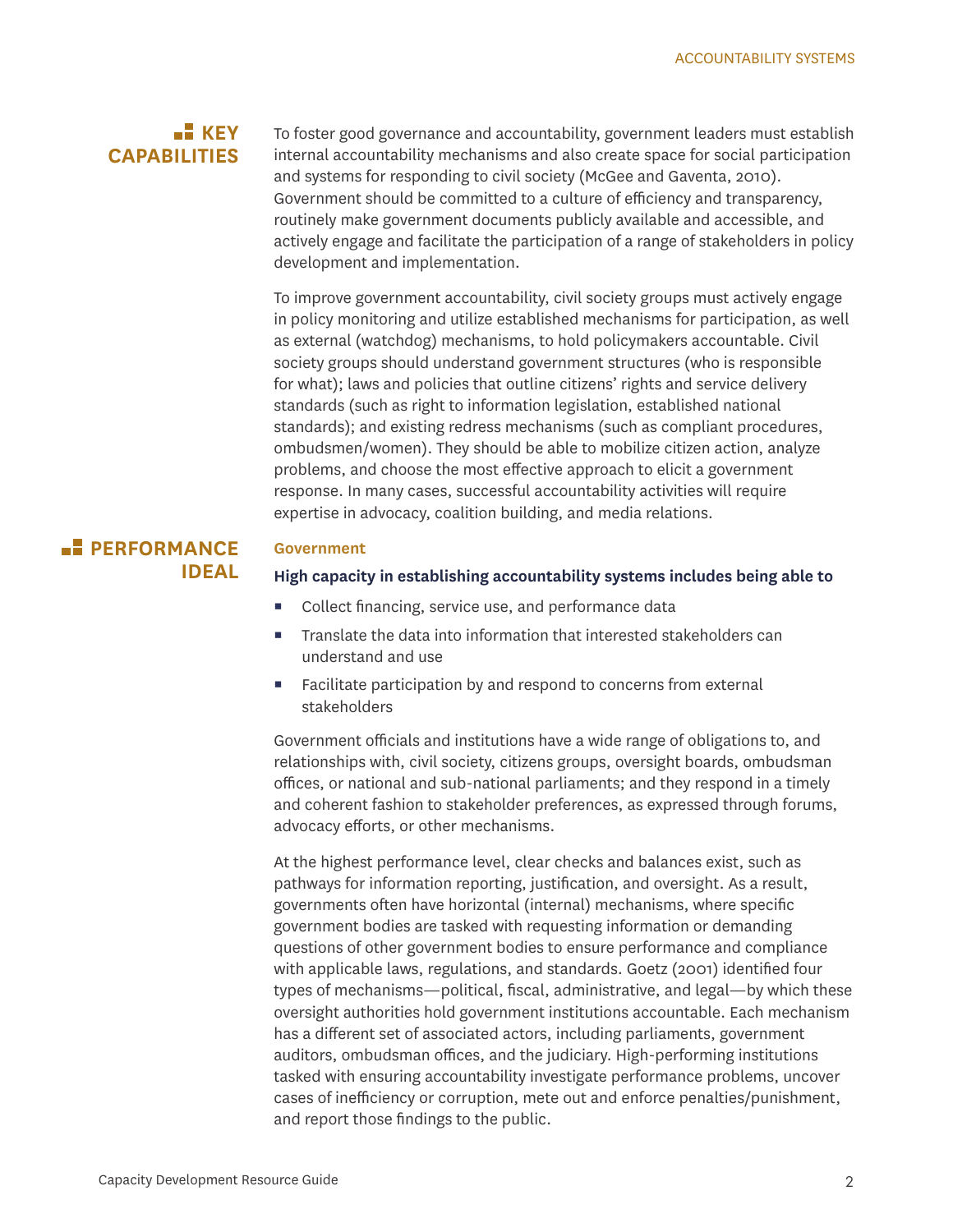# **Civil Society**

## **High capacity for utilizing accountability systems includes being able to**

- Identify areas of concern, generate information/data, and develop proposed policy or programmatic solutions
- Think strategically and select appropriate approaches to elicit an effective government response
- Engage communities, other civil society organizations, the media, and the public at large to voice concerns and rally in support of proposed changes
- Conduct investigative journalism to expose issues and gauge government fulfillment of its commitments

At the highest performance level, civil society groups choose the best option for holding government officials and institutions accountable, either through external (vertical) mechanisms, which involve external pressures on government (elections, lobbying, petitions, etc.), or diagonal mechanisms, which involve direct citizen engagement in horizontal mechanisms (e.g., civil society participation in an oversight committee or public hearing). While some groups are more adept at detailed analysis of government information (e.g., to publish shadow reports), or the political knowledge/acumen to influence government from within, others excel at conducting public demonstrations or more visible advocacy efforts. Civil society also plays a role in internal/horizontal mechanisms when those mechanisms include oversight committees, public hearings, or other fora, whereby civil society is invited to participate.

### **In the ideal, the following would exist:**

- **Incentives for a public and transparent process of developing and implementing policy decisions,** procuring services from private contractors, and accounting for expenditures
- Structures for stakeholders, such as citizens and civil society groups, to provide feedback to and request information from government on policy implementation and service delivery
- Functional structures for government to communicate with stakeholders on policy implementation and service delivery, including timely release of requested data (in useful formats); structures should be supported through legislation outlining citizens' rights to government information (e.g., Freedom of Information Act)
- **Incentives that reinforce service provider performance-based behaviors**
- Functioning governmental oversight mechanisms and institutions, such as an anti-corruption agency, ombudsman's office, or audit office
- Constitutional provisions for checks and balances on governmental actors, such as through a separation of powers, regular (and competitive) elections, freedom of the press, and independent commissions, as needed
- **EXECT** Legislation with sufficient sanctions to deter corrupt practices and judicial mechanisms with the power to prosecute and adjudicate legal cases against corrupt government actors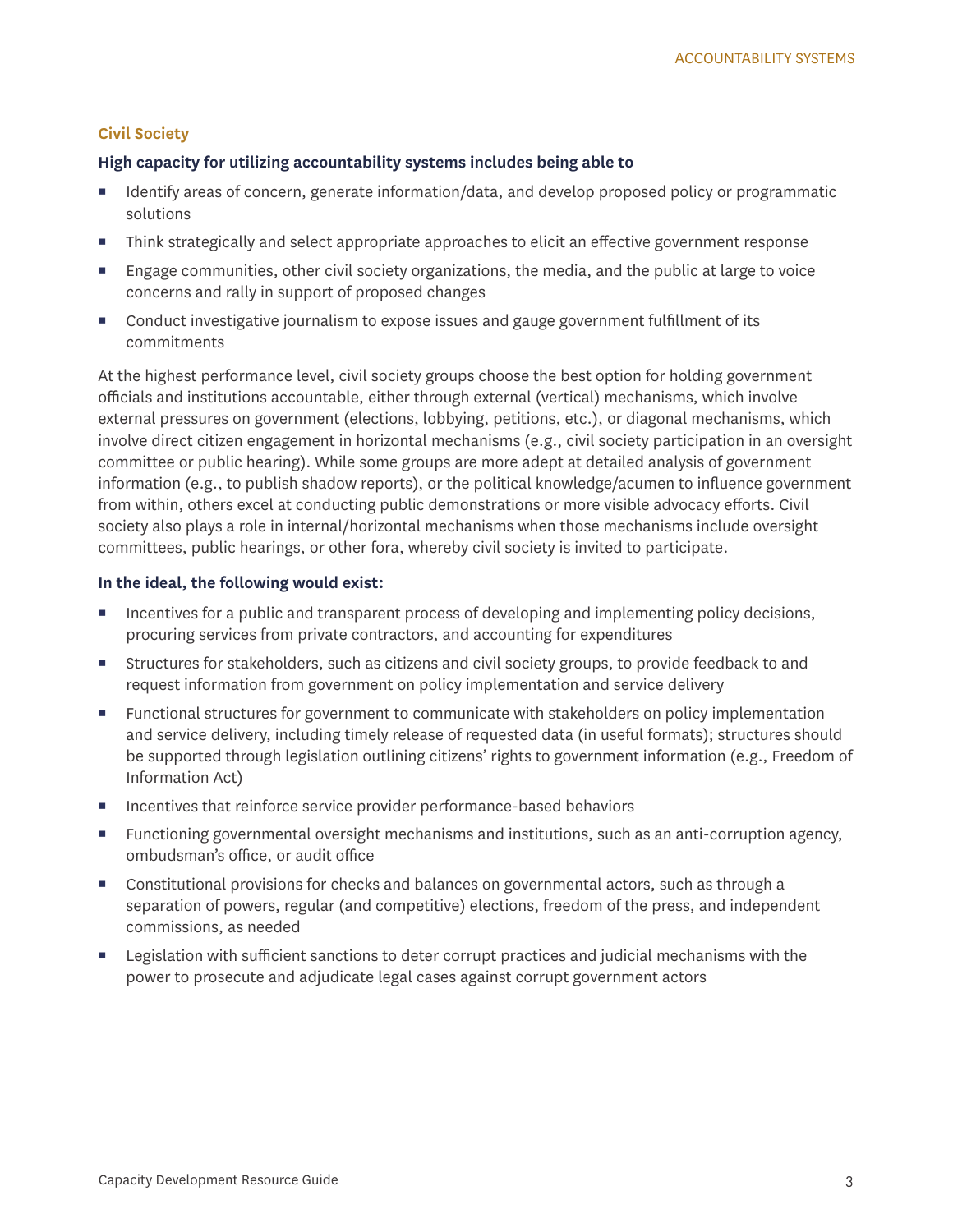# individual competencies

# **KNOWLEDGE OF**

| Legal and regulatory frameworks in place to hold government actors accountable                                | AC1      |
|---------------------------------------------------------------------------------------------------------------|----------|
| Applicable standards for service delivery and provider performance                                            | AC2      |
| Policies, processes, and institutions related to oversight of government actors                               | AC3      |
| Local political and cultural context                                                                          | AC4      |
| Tools and mechanisms used to hold government actors accountable                                               | AC5, AC6 |
| Methods of engaging citizens, civil society, and media                                                        | AC7      |
| The role and interests of different government and nongovernmental stakeholders in<br>ensuring accountability | AC8      |

## **SKILLS TO BE ABLE TO**

| Promote citizen knowledge of legal rights and available services                                                                                                                                | AC <sub>9</sub> |
|-------------------------------------------------------------------------------------------------------------------------------------------------------------------------------------------------|-----------------|
| Collect, analyze, and interpret financial and performance data, and be able to<br>communicate it to a variety of audiences                                                                      | <b>AC10</b>     |
| Perform stakeholder and power mapping                                                                                                                                                           | <b>AC11</b>     |
| Solicit constituent feedback on quality of services                                                                                                                                             | AC12            |
| Negotiate and build consensus among diverse actors                                                                                                                                              | AC13            |
| Initiate an organized and meaningful engagement with government actors/citizens/<br>civil society organizations                                                                                 | <b>AC14</b>     |
| Speak with or be interviewed by media outlets about specific accountability issues                                                                                                              | AC15            |
| <b>ATTITUDES/VALUES/ATTRIBUTES</b>                                                                                                                                                              |                 |
| Has the courage to challenge government institutions on contentious issues (in the<br>case of civil society, can challenge the government in general, including legislators<br>and politicians) | AC16            |
| Emphasizes collaboration and leadership; works with other organizations, government<br>institutions, and citizens                                                                               | <b>AC17</b>     |
| Has the tenacity to monitor ongoing policy implementation                                                                                                                                       | AC18            |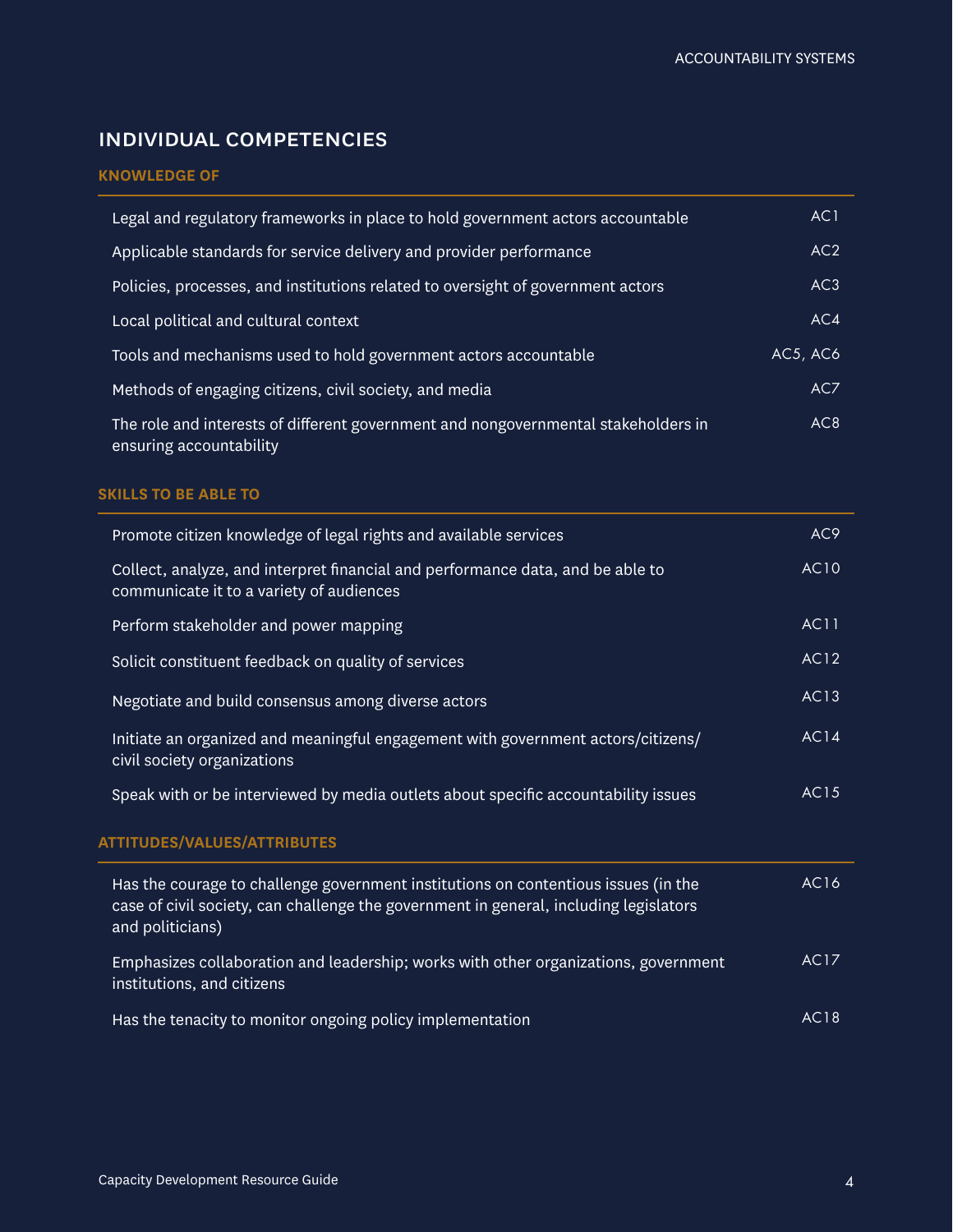# **GOVERNMENT OVERSIGHT UNIT ALSO**

| Has a willingness to work openly and collaboratively with other government units and<br>with citizens (transparency) | AC19, AC20      |
|----------------------------------------------------------------------------------------------------------------------|-----------------|
| Is committed to the government's role as guarantor of basic services to citizens                                     | AC <sub>9</sub> |
| Is committed to ensuring ethical behavior                                                                            | AC20            |
| Encourages citizen participation in government oversight                                                             | AC14            |

# organizational capabilities

**TECHNICAL ABILITY TO**

| Conduct independent analysis on government documents to understand and ask<br>questions about financial management and health system performance                                                                                                                                                                                                           | AC21                |
|------------------------------------------------------------------------------------------------------------------------------------------------------------------------------------------------------------------------------------------------------------------------------------------------------------------------------------------------------------|---------------------|
| Request information (documents, commentary, testimony, as applicable) through<br>available channels (In the case of civil society/media, request information<br>through Freedom of Information Act or other available mechanisms. In the case of<br>government, have the capacity to respond to requests for information within the<br>mandated timeframe) | AC22,<br>AC23, AC47 |
| Investigate issues of public interest (government oversight officials and institutions<br>may require express government approval, civil society will not)                                                                                                                                                                                                 | AC24                |
| Engage the media on accountability issues through press releases, interviews, and<br>conferences                                                                                                                                                                                                                                                           | AC25                |
| Persuade media outlets to report on stories relating to key accountability issues                                                                                                                                                                                                                                                                          | AC26                |
| Track legislation, regulatory, and policy documents through development,<br>implementation, and monitoring and evaluation phases                                                                                                                                                                                                                           | AC27                |
| Monitor legislation and policy implementation and communication                                                                                                                                                                                                                                                                                            | <b>AC18</b>         |
| Develop credible analysis of budgets and spending to provide information on the<br>effects of policy decisions; among civil society and the media, this may focus on<br>monitoring and analyzing budget spending to identify gaps in services                                                                                                              | AC28, AC29          |
| Utilize accountability tools (e.g., mapping, public expenditure tracking, participatory<br>budgeting, citizen feedback mechanisms, and scorecards)                                                                                                                                                                                                         | AC30                |
| Provide technical assistance to other organizations or agencies to develop their<br>capacity for engaging in accountability activities and processes (as applicable)                                                                                                                                                                                       | AC48                |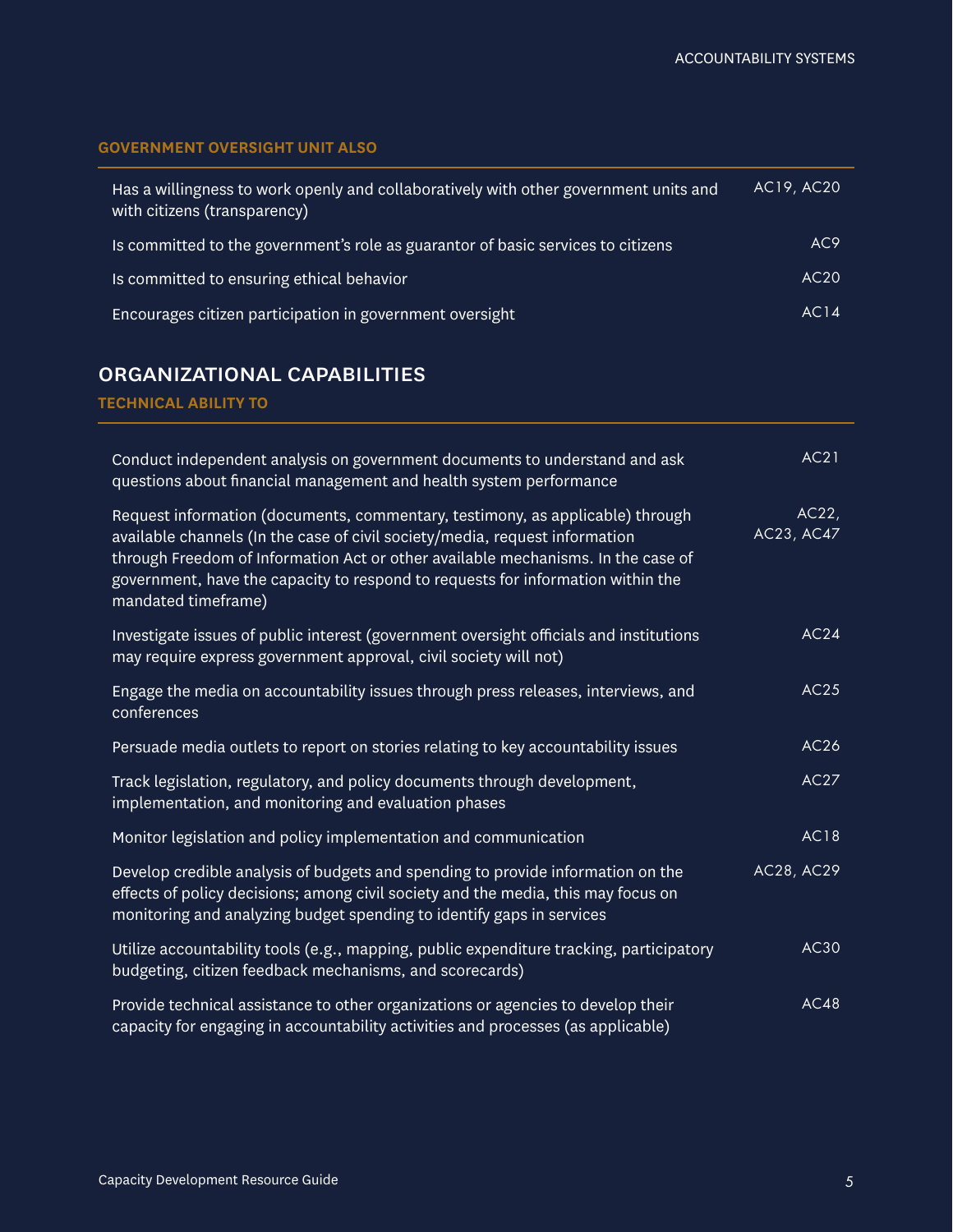# **GOVERNMENT OVERSIGHT UNIT ALSO HAS THE ABILITY TO**

| Collect, analyze, and interpret financial and performance data (usage, access, quality,<br>satisfaction) as input to provider oversight and to program/policy learning and<br>adaptation | AC10 |
|------------------------------------------------------------------------------------------------------------------------------------------------------------------------------------------|------|
| Collect, analyze, and disseminate public information so that citizens and civil society<br>can use the data to ask questions about, and conduct separate analysis on, released<br>data   | AC31 |
| Provide varied reports on institutional activities and policy implementation to other<br>government units, the legislature, and the public                                               | AC32 |

# **RELATIONAL ABILITY TO**

| Develop and maintain dialogue with politicians, legislators, government officials/<br>departments, independent oversight agencies, media, civil society/non-state actors<br>on policy development, implementation, auditing, and monitoring issues | AC33       |
|----------------------------------------------------------------------------------------------------------------------------------------------------------------------------------------------------------------------------------------------------|------------|
| Hold consultative forums with a wide variety of stakeholders                                                                                                                                                                                       | AC34       |
| Engage with oversight agencies and/or watchdog groups on the use of data developed<br>and released by the institution                                                                                                                              | AC35       |
| In the case of civil society actors, build coalitions of independent organizations around<br>topic-specific issues (HIV, gender, public programs) to track different aspects of the<br>government's work                                           | AC36       |
| Engage with service providers and managers for dialogue regarding performance (and<br>in the case of government oversight units, on review and enforcement of performance)                                                                         | AC37       |
| Cultivate contacts inside and outside government to gather information about<br>governmental priorities, actions, and policies                                                                                                                     | AC38       |
| Cultivate contacts with media, civil society, and oversight agencies to quickly<br>disseminate information                                                                                                                                         | AC39       |
| Be known as credible and independent experts by government institutions and civil<br>society watchdogs; be sought as organizational participants in technical committees,<br>working groups, and consultative forums                               | AC40, AC41 |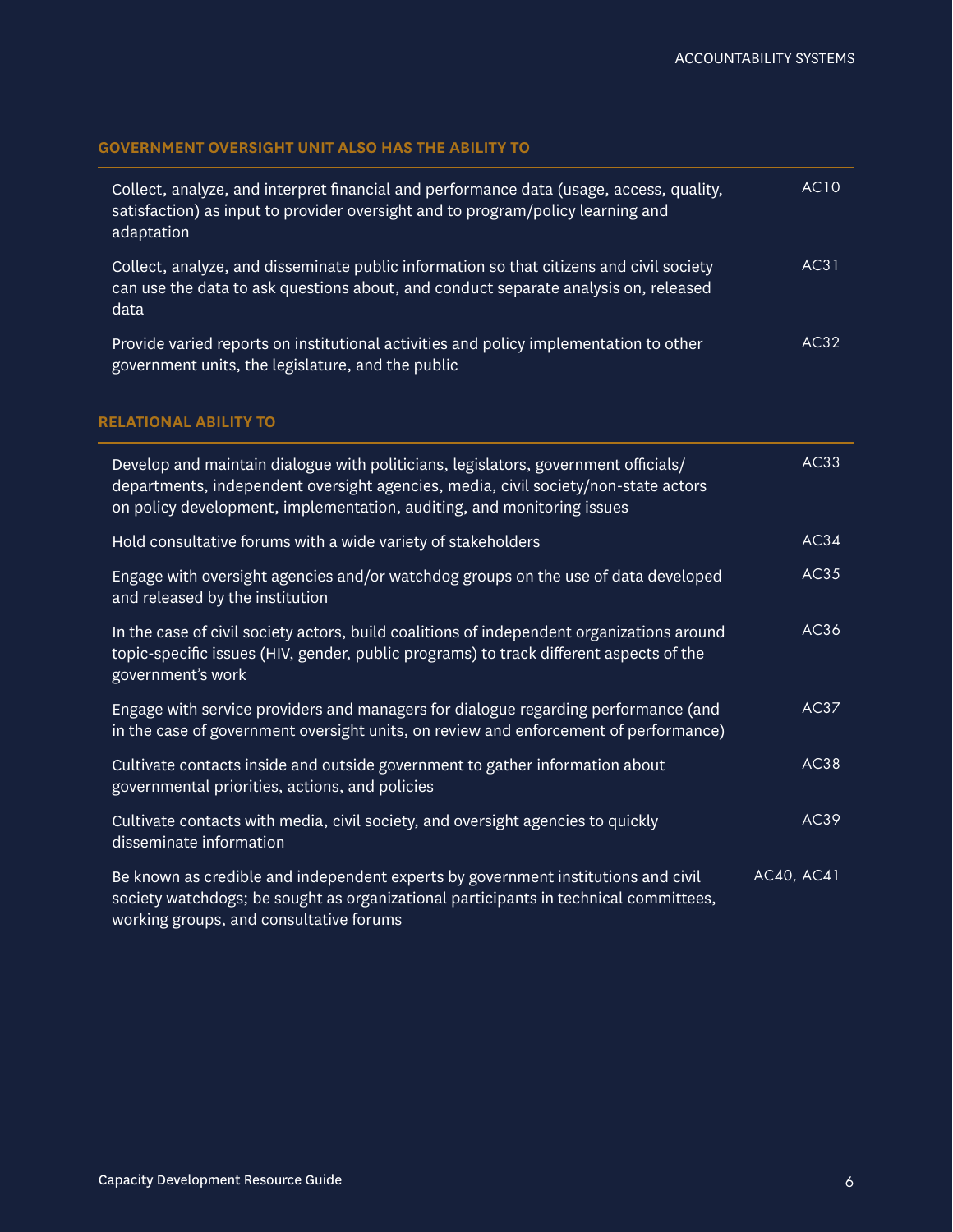# **ORGANIZATIONAL OPERATIONS AND MANAGEMENT TO SUPPORT**

| Leadership that promotes transparency, responsiveness, stewardship, and high-<br>quality service delivery and is comfortable challenging government agencies on<br>information availability, organizational performance, and financial management                                                                                                                                                                       | AC19,<br>AC16, AC43 |
|-------------------------------------------------------------------------------------------------------------------------------------------------------------------------------------------------------------------------------------------------------------------------------------------------------------------------------------------------------------------------------------------------------------------------|---------------------|
| Dedicated resources (e.g., staff, time, and money) to conduct analysis of public<br>policy implementation, oversight, and investigations of public officials, departments,<br>and services; and in the case of civil society/media, resources to lead/participate in<br>vertical or diagonal accountability activities; and in the case of government oversight<br>units, respond to citizen and civil society requests | AC43, AC44          |
| In the case of government, systems in place to disseminate information and routinely<br>engage with service providers, citizens, and civil society (e.g., publications/internet,<br>technical working groups, advisory committees, public forums)                                                                                                                                                                       | AC31, AC45          |
| Systems to request information and challenge government actors if relevant<br>information is not disclosed, through any available mechanism, including subpoenas,<br>hearings, or Freedom of Information Act requests, as applicable                                                                                                                                                                                    | AC22                |
| Public legitimacy and credibility to conduct oversight, investigation, advocacy<br>campaigns (vertical), or prosecution/mount legal challenges (horizontal)                                                                                                                                                                                                                                                             | AC46                |
| Internal mechanisms to ensure the organization/government agency is itself<br>accountable to its own vision, mission, and purpose                                                                                                                                                                                                                                                                                       | AC48                |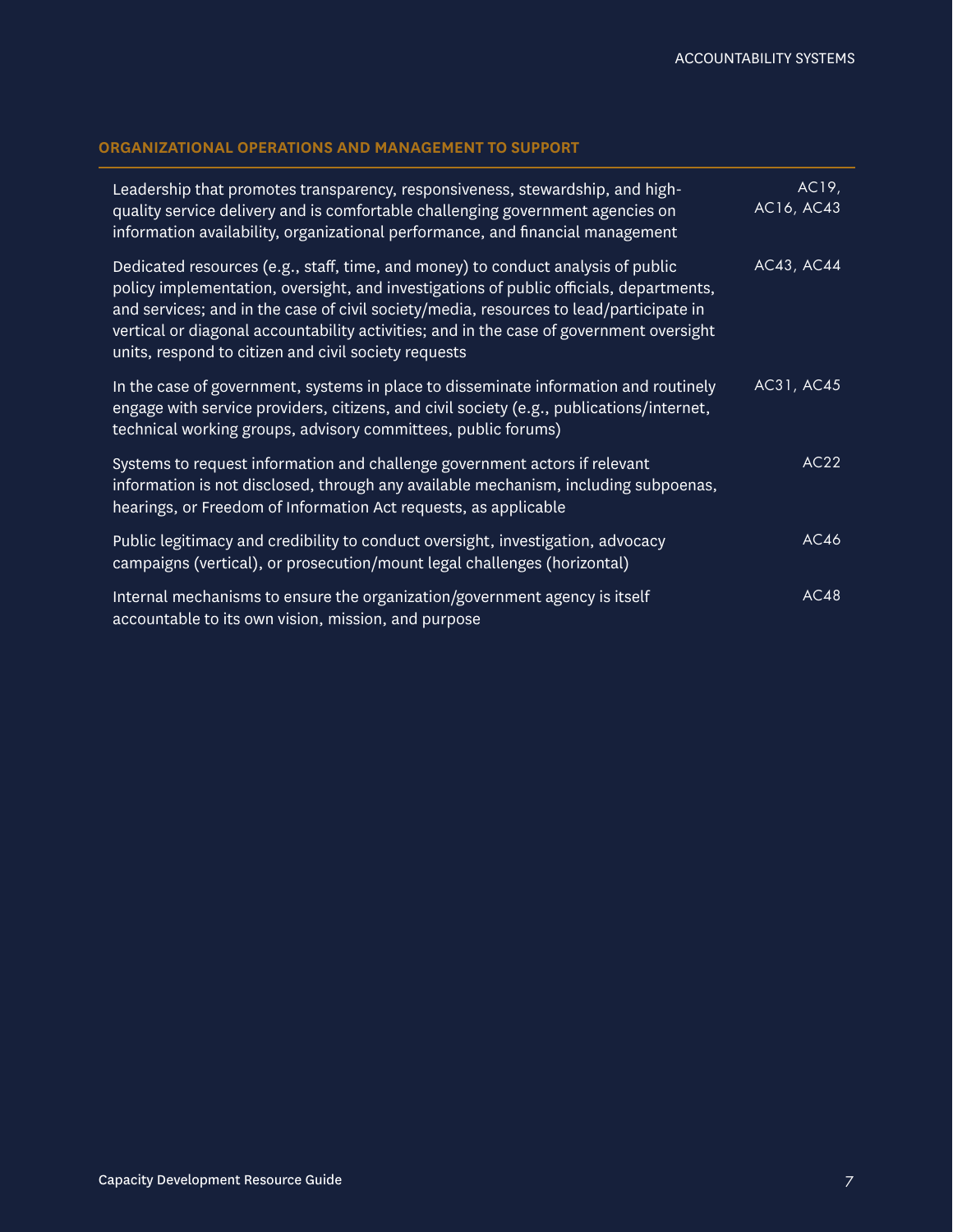# **LE ILLUSTRATIVE CAPACITY-STRENGTHENING ACTIVITIES1**

- Provide technical assistance for legislative and regulatory framework reform to improve the legal claims that citizens can make against the state
- Train citizens and advocacy groups on the right to access information under current legislative and regulatory frameworks
- **Provide small grants and technical support to advocacy groups to advocate** to government for greater openness and transparency through legal reform mechanisms, such as developing, passing, and implementing a Freedom of Information Act
- Support civil society to employ various social accountability mechanisms and tools (e.g., citizen scorecards, social audits, public expenditure tracking, legal challenges, etc.)
- Organize and support technical working groups, advisory committees, and public forums that facilitate dialogue between citizens (through civil society, where appropriate) and government
- Conduct special leadership training and issue awards to promote and acknowledge internal champions of government accountability
- Assist the government to design incentive systems based on citizen feedback
- **Provide training, peer recognition, awards programs, etc. to the media to** enhance investigative journalism of government institutions and agencies

1 Many of these ideas are adapted from Goetz (2001).

# **RESOURCES**

ANSA-EAP. 2013. "Affiliated Network for Social Accountability in East Asia and the Pacific (ANSA-EAP)." Available at: http://www.ansa-eap.net/.

ANSA-EAP. 2012. *The Tools of Social Accountability Stocktaking Guide*. Manila: ANSA EAP. Available at: http://www.ansa-eap.net/assets/72/57\_Social\_Accountability\_Stocktaking.pdf.

Bhuiya, A., S.M. Hanifi, and S.S. Mahmood. 2008. "Action Monitoring for Equity and Gender in Health." *J Health Popul Nutr*. 26(3): 378–83. (ICDDR). Available at: http://www.ncbi.nlm.nih. gov/pubmed/18831232.

Brinkerhoff, D.W. 2004. "Accountability and Health Systems: Toward Conceptual Clarity and Policy Relevance." *Health Policy Plan* 19(6): 371–9. Available at: http://heapol.oxfordjournals. org/content/19/6/371.long.

Brinkerhoff, D.W., and T. Bossert. 2008. "Health Governance: Concepts, Experience, and Programming Options." *Policy Brief*. Bethesda, MD: Abt Associates, Health Systems 20/20. Available at: http://www.healthsystems2020.org/content/resource/detail/1914/.

Fawcett, D., and K. Ward. 2002. *Rethinking Governance Handbook: An Inventory of Ideas to Enhance Participation, Transparency and Accountability*. Canada: The University of Victoria's Centre for Global Studies. Available at: http://siteresources.worldbank.org/ INTPCENG/1143372-1116506145151/20511055/rethinkinggovernance.pdf.

Goetz, A.M., and J. Gaventa. 2001. "Bringing Citizen Voice and Client Focus into Service Delivery." *IDS Working Paper 138*. Brighton, Sussex: Institute of Development Studies. Available at: http://commdev.org/userfiles/files/733\_file\_wp138.pdf.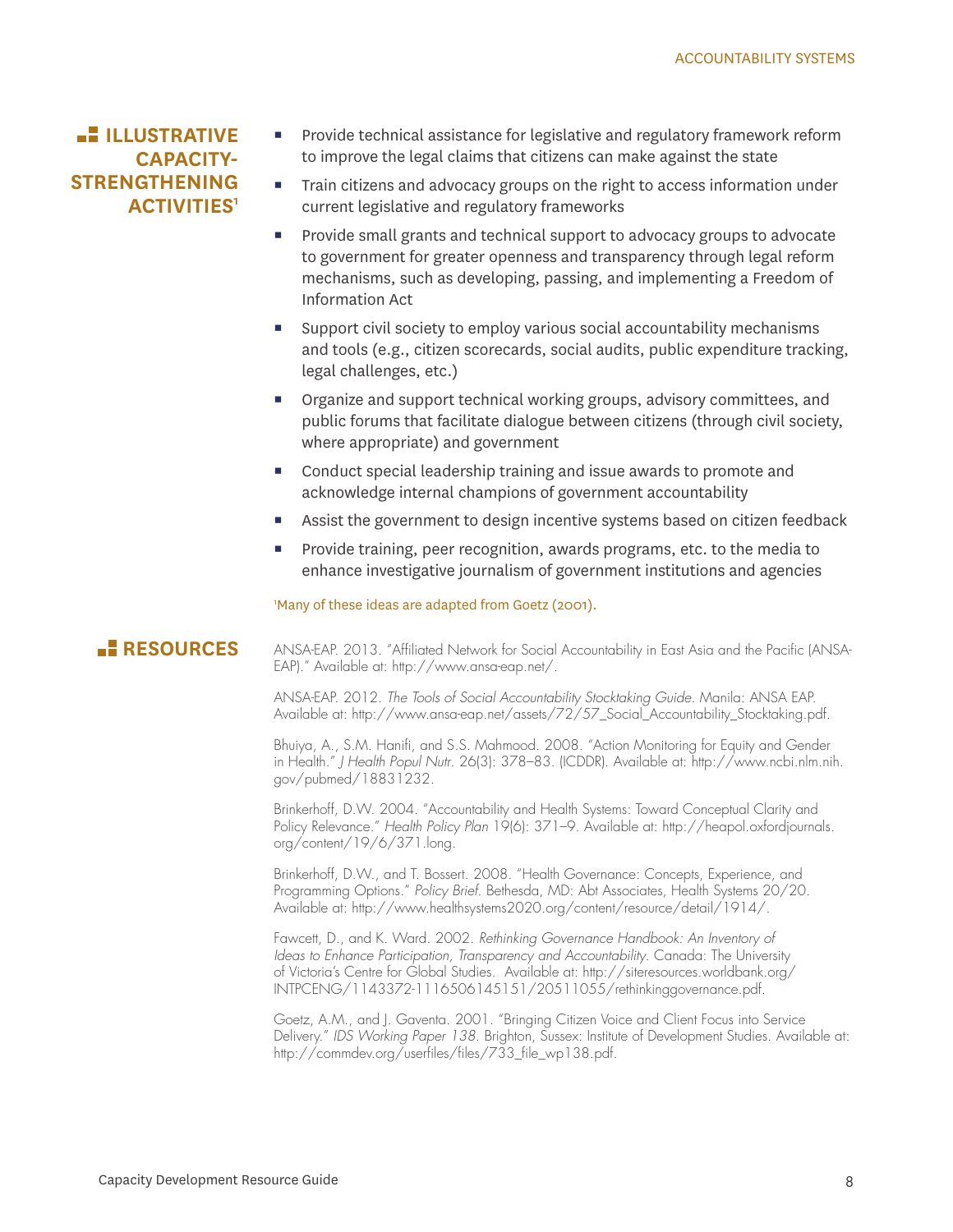International Health Partnership. 2011. *Monitoring, Evaluation and Review of National Health Strategies: A Country-Led Platform for Information and Accountability*. Geneva: World Health Organization. Available at: http://www.who.int/healthinfo/country\_ monitoring\_evaluation/1085\_IER\_131011\_web.pdf.

London, L., and H. Schneider. 2012. "Globalisation and Health Inequalities: Can a Human Rights Paradigm Create Space for Civil Society Action?" *Soc Sci Med* 74(1): 6–13. Available at: http://www.ncbi.nlm.nih.gov/pubmed/21511377.

Malena, C., R. Forster, et al. 2004. "Social Accountability: An Introduction to the Concept and Emerging Practice." Social Development Paper No. 76. Washington, DC: World Bank. Available at: http://siteresources.worldbank.org/ INTPCENG/214578-1116499844371/20524122/310420PAPER0So1ity0SDP0Civic0no1076.pdf.

Management Systems International (MSI). 1999. "Implementing Policy Change Project." Washington, DC: MSI. Available at: http://pdf.usaid.gov/pdf\_docs/PDACR861.pdf.

McGee, R., and G. Gaventa. 2010. *Review of Impact and Effectiveness of Transparency and Accountability Initiatives: Synthesis Report*. Brighton: Institute of Development Studies. Available at: http://www.ids.ac.uk/files/dmfile/ IETASynthesisReportMcGeeGaventaFinal28Oct2010.pdf.

Merino, L. 2010. "Keeping Watch: Accountability for Fp/Rh Laws in Guatemala." *USAID | Health Policy Initiative Task Order 1 End of Project Meeting*. Washington, DC: Futures Group, USAID | Health Policy Initiative, Task Order 1. Available at: http:// www.healthpolicyinitiative.com/Publications/Documents/1351\_1\_Making\_Policy\_Work\_Merino\_Guatemala\_092010\_acc.pdf.

Overseas Development Institute. 2011. "Promoting Citizens' Voice and Accountability: Understanding What May Work in Different Settings and Lessons from Experience." Available at: http://www.odi.org.uk/events/2699-promoting-citizens-voiceaccountability-understanding-may-work-different-settings-lessons-experience.

Overseas Development Institute. 2008. "Voice, Accountability, and Civic Engagement." Available at: http://www.odi.org.uk/ projects/921-voice-accountability-civic-engagement.

Petchesky, R.P. 2000. "Human Rights, Reproductive Health and Economic Justice: Why They Are Indivisible." *Reprod Health Matters* 8(15): 12–7. Available at: http://www.ncbi.nlm.nih.gov/pubmed/11424259.

Schedler, A. 1999. "Conceptualizing Accountability." *The Self-Restraining State: Power and Accountability in New Democracie,s edited by Andreas Schedler, Larry Diamond, Marc F. Plattner*. 13–28. London: Lynne Rienner Publishers. Available at: http:// works.bepress.com/cgi/viewcontent.cgi?filename=0&article=1021&context=andreas\_schedler&type=additional.

Shukla, M., H. Colindres, et al. 2013. "How to Govern the Health Sector and Its Institutions Effectively." *The eManager*. MSH. Available at: http://www.lmgforhealth.org/sites/default/files/eManager\_How%20to%20Govern%20the%20Health%20 Sector\_4.11.13\_FINAL.pdf

Tembo, F. 2012. "Citizen Voice and State Accountability: Towards Theories of Change That Embrace Contextual Dynamics." *ODI Working Papers Issue 343*. London: Overseas Development Institute. Available at: http://www.odi.org.uk/sites/odi.org.uk/ files/odi-assets/publications-opinion-files/7557.pdf.

Thomas, T., P. Narayanan, T. Wheeler, U. Kiran, M.J. Joseph, et al. 2012. "Design of a Community Ownership and Preparedness Index: Using Data to Inform the Capacity Development of Community-Based Groups." *J Epidemiol and Community Health* 66(Suppl 2): ii26–ii33. Available at: http://jech.bmj.com/content/66/Suppl\_2/ii26.abstract.

United Nations Population Fund (UNFPA) and L.A. Melo. 2010. *A Human Rights–Based Approach to Programming: Practical Implementation Manual and Training Materials*. New York: UNFPA. Available at: http://www.unfpa.org/webdav/site/global/ shared/documents/publications/2010/hrba/hrba\_manual\_in%20full.pdf.

White Ribbon Alliance for Safe Motherhood. 2010. "Promoting Accountability for Safe Motherhood: The WRA's Social Watch Approach for Mobilizing Civil Society to Hold Government Accountable." Washington, DC: Futures Group, USAID | Health Policy Initiative, Task Order 1. Available at: http://www.healthpolicyinitiative.com/Publications/Documents/1282\_1\_Social\_Watch\_ WRA\_HPI\_FINAL\_acc.pdf.

World Bank. 2004. "Social Accountability: Tools and Methods." Available at: http://go.worldbank.org/GIILYME1Y0.